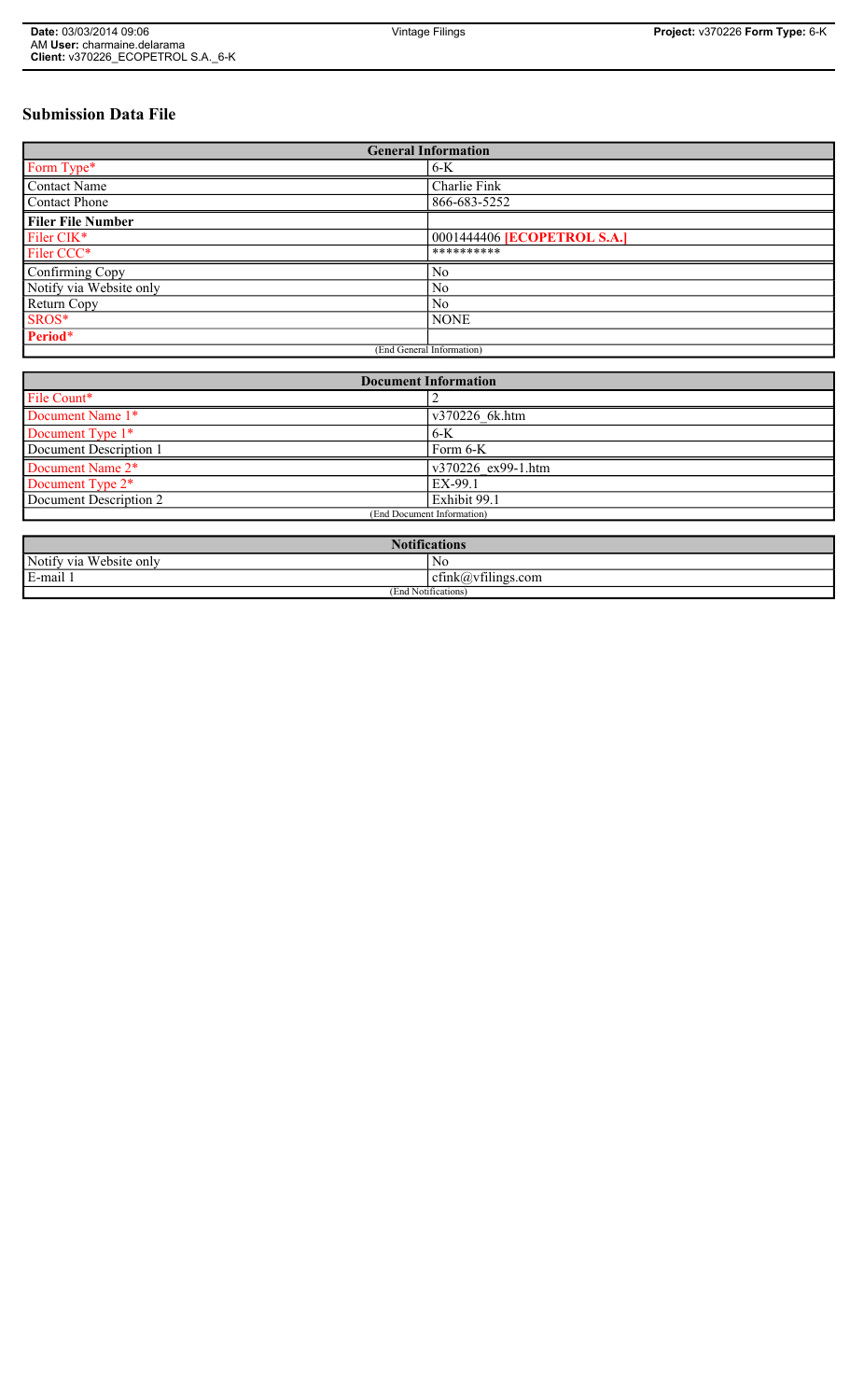**File:** v370226\_6k.htm **Type:** 6-K **Pg:** 1 of 2

# **SECURITIES AND EXCHANGE COMMISSION Washington, D.C. 20549**

### **FORM 6-K REPORT OF FOREIGN PRIVATE ISSUER PURSUANT TO RULE 13a-16 OR 15d-16 OF THE SECURITIES EXCHANGE ACT OF 1934**

February, 2014

Commission File Number: 333-153452

**ECOPETROL S.A.**

*(Exact name of registrant as specified in its Charter)*

Carrera 7 No. 37 – 69 BOGOTA – COLOMBIA

*(Address of registrant's principal executive offices)*

Indicate by check mark whether the registrant files or will file annual reports under cover Form 20-F or Form 40-F.

Form 20-F  $\boxtimes$  Form 40-F  $\Box$ 

Indicate by check mark if the registrant is submitting the Form 6-K in paper as permitted by Regulation S-T Rule 101(b)(1):

 $Yes$   $\Box$  No  $X$ 

Indicate by check mark if the registrant is submitting the Form 6-K in paper as permitted by Regulation S-T Rule 101(b)(7):

 $Yes$   $\Box$  No  $X$ 

Indicate by check mark whether by furnishing the information contained in this Form, the registrant is also thereby furnishing the information to the Commission pursuant to Rule 12g3-2(b) under the Securities Exchange Act of 1934.

 $Yes$   $\square$  No  $X$ 

If "Yes" is marked, indicate below the file number assigned to the registrant in connection with Rule 12g3-2(b): 82-  $N/A$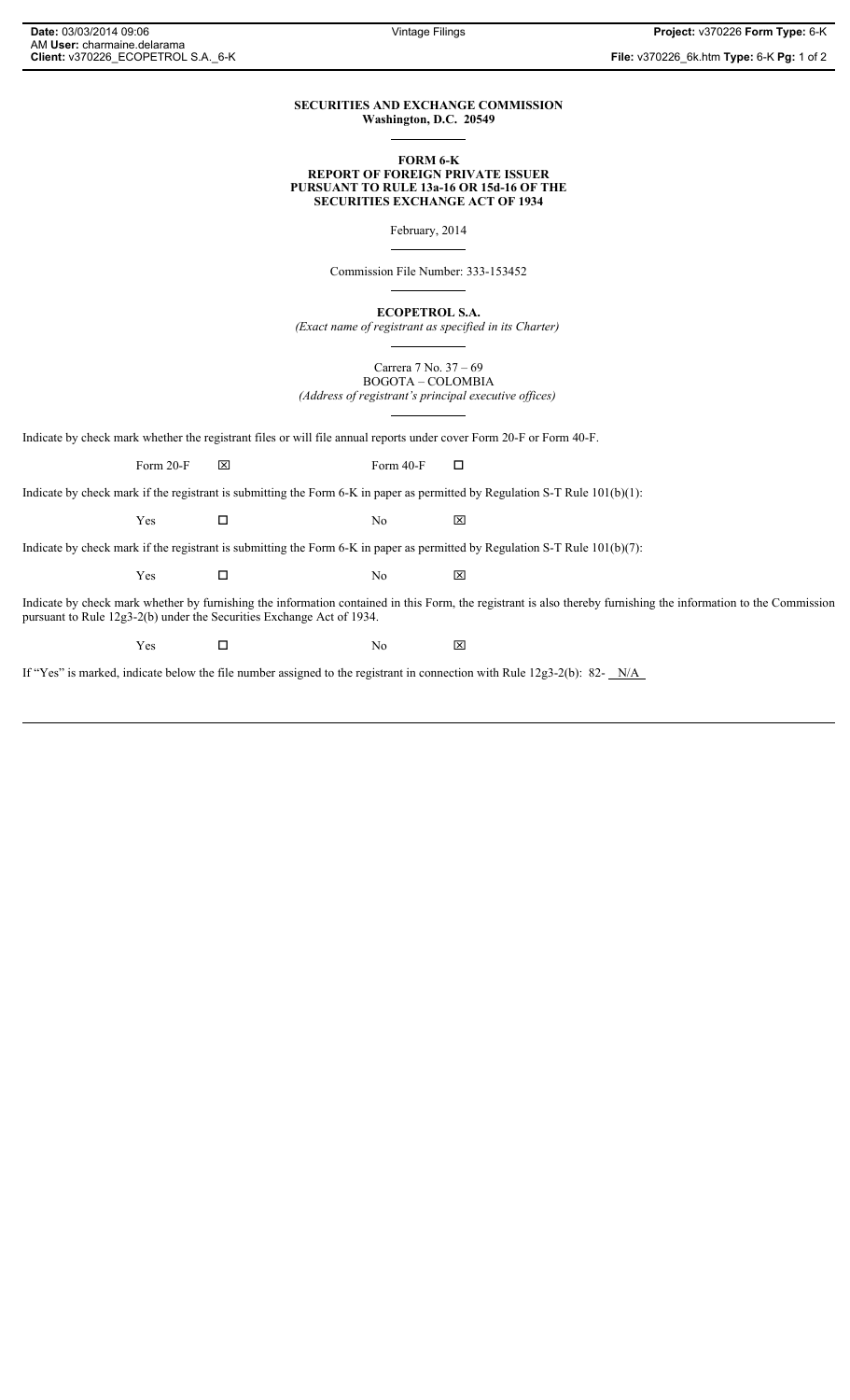# **SIGNATURE**

Pursuant to the requirements of the Securities Exchange Act of 1934, the Registrant has duly caused this report to be signed on its behalf by the undersigned, thereto duly authorized.

Date: February 28, 2014

Ecopetrol S.A.

By: /s/ Magda Manosalva Name: Magda Manosalva Title: Chief Financial Officer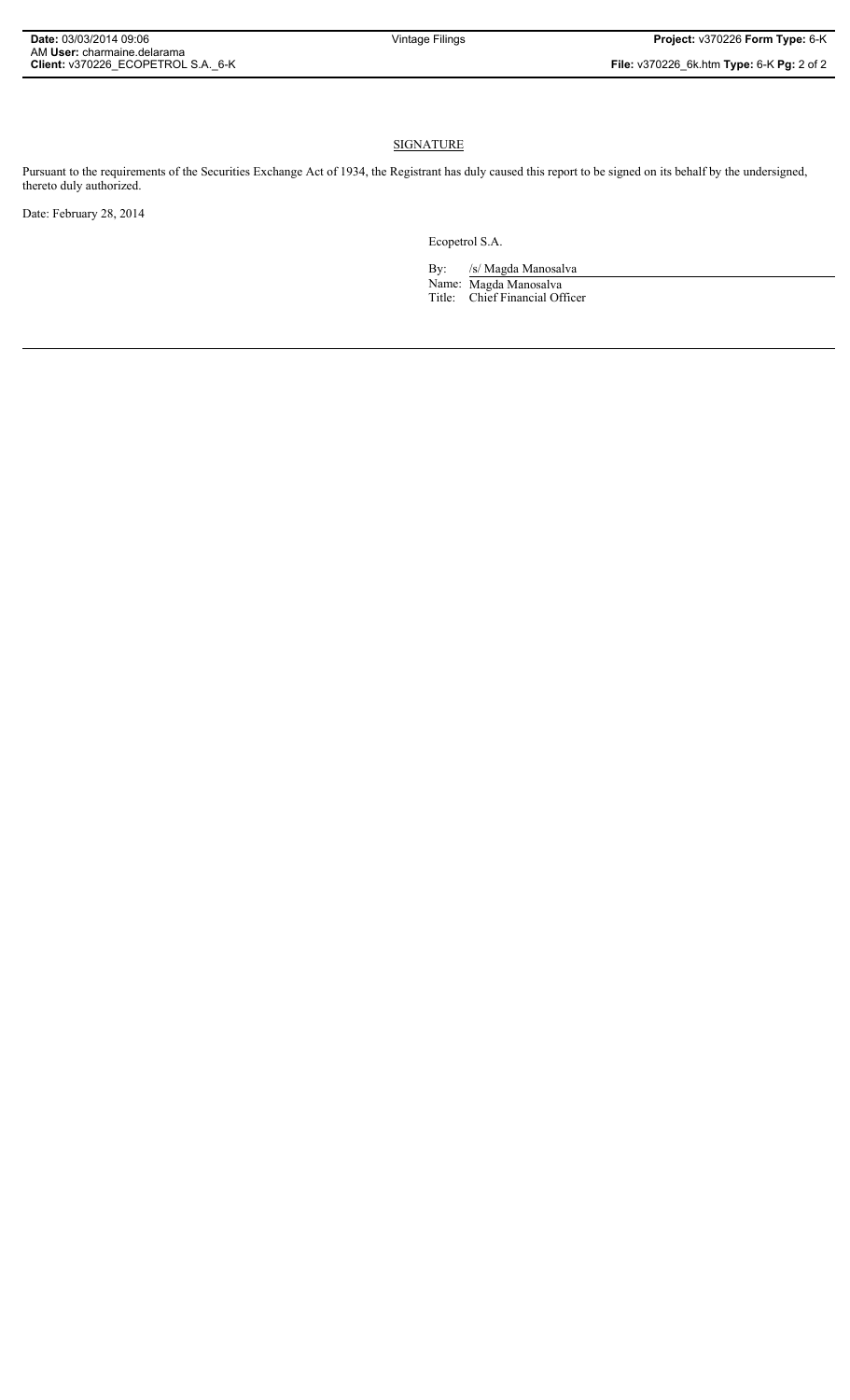**File:** v370226\_ex99-1.htm **Type:** EX-99.1 **Pg:** 1 of 2

#### **ECOPETROL ADOPTS MEASURES TO GUARANTEE THE ADEQUATE REPRESENTATION OF SHAREHOLDERS AT THE 2014 GENERAL SHAREHOLDERS' MEETING**

In accordance with Resolution 116 of 2002, the Board of Directors of Ecopetrol S.A. (NYSE: EC; BVC: ECOPETROL; TSX: ECP) ("Ecopetrol" or the "Company") approved the following measures to guarantee the adequate representation of the Shareholders at the General Shareholders' Meeting to be held on March 26, 2014 (the "Meeting"):

- 1. Ordered the Company's management to inform shareholders of their right to be represented at the General Shareholders' Meeting through a proxy and the legal requirements that those proxies must satisfy.
- 2. Instructed the Company's employees to participate in reviewing shareholder proxies and not to accept proxies that do not comply with the requirements established by Colombian law.
- 3. Instructed the Company's management to inform the Company's managers and employees that they may not recommend to shareholders that they vote on certain way about any specific item.
- 4. Instructed the Company's management to inform the Company's managers and employees not to suggest, coordinate, or agree with shareholders on the submission of shareholder proposals during the General Shareholders' Meeting.
- 5. Instructed the Company's management to inform the Company's managers and employees not to suggest, coordinate or agree with shareholders voting in favor or against any given shareholder proposal presented at the General Shareholders' Meeting.
- 6. Instructed the Company's management to inform Shareholders that they cannot grant proxies to persons who are directly, or indirectly, part of the company's management.
- 7. Instructed the Company's managers to adopt all measures necessary to ensure that the Company's employees act neutrally when interacting with shareholders.
- 8. Appointed the Secretary General of Ecopetrol as the person responsible for verifying adequate compliance with these measures.
- 9. Appointed the Legal Vice-Presidency as the internal division responsible for reviewing shareholders' proxies.

The measures listed above (adopted by the Board of Directors of Ecopetrol in order to ensure compliance with Resolution 116 of 2002) will be made public to the general market by the Chairman of the Board of Directors (acting through the Superintendent for Issuers) prior to the General Shareholders' Meeting.

#### **Bogota, Colombia – March 3, 2014**

------------------------------------------